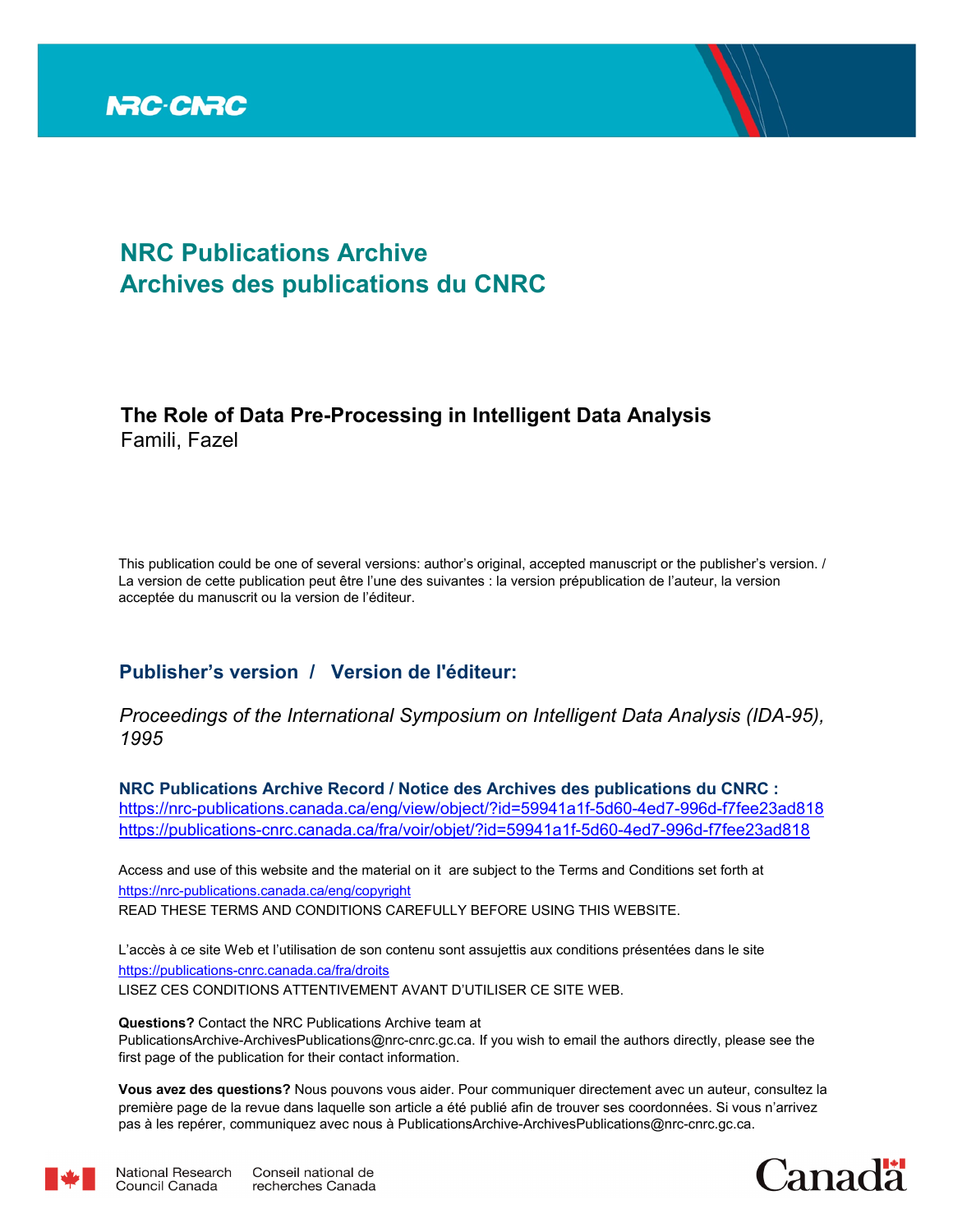### **The Role of Data Pre-processing in Intelligent Data Analysis**

A. Famili

Knowledge Systems Laboratory Institute for Information Technology National Research Council Canada Ottawa, Ontario, Canada K1A 0R6 famili@ai.iit.nrc.ca

**Key Words:** Data Analysis, Data Pre-processing, Induction, Machine Learning Applications

#### **Abstract:**

This paper first provides a brief overview of some frequently encountered real world problems in data analysis. These are problems that have to be solved through data pre-processing so that the nature of the data is better understood and the data analysis is performed more accurately and efficiently. The architecture of a data analysis tool for which a data pre-processing mechanism has been developed and tested is also explained. An example is then given of the use of this data pre-processing mechanism for two purposes: (i) to filter out a set of semiconductor data, and (ii) to find out more about the nature of these data and make the induction process more efficient.

#### **1.0 Introduction:**

Data analysis is now integral to our working lives. It is the basis for investigations in many fields of knowledge, from science to engineering and from management to process control. Data on a particular topic are acquired in the form of symbolic and numeric attributes. Analysis of these data gives a better understanding of the phenomenon of interest. When development of a knowledge-based system is planned, the data analysis involves discovery and generation of new knowledge for building a reliable and comprehensive knowledge base.

Many efforts are being made to analyse data using a commercially available tool or to develop an analysis tool that meets the requirements of a particular application. Almost all these efforts have ignored the fact that some form of data pre-processing is usually required to intelligently analyse the data. This means that through data preprocessing one can learn more about the nature of the data, solve problems that may exist in the raw data (e.g. irrelevant or missing attributes in the data sets), change the structure of data (e.g. create levels of granularity) to prepare the data for a more efficient and intelligent data analysis, and solve problems such as the problem of very large data sets.

There are several different types of problems, related to data collected from the real world, that may have to be solved through data pre-processing. Examples are: (i) data with missing, out of range or corrupt elements, (ii) noisy data, (iii) data from several levels of granularity, (iv) large data sets, data dependency, and irrelevant data, and (v) multiple sources of data. This paper focuses on the problems listed under (i), (iii) and (iv). However, before these problems are discussed, a brief explanation of the motivation for this work is given.

#### **2.0 Motivation**

The main motivation for this study was to identify some of the problems that exist in the real world data that require data pre-processing and to build a tool that can be used to solve these problems. The tool was needed for a data analysis software package developed at the National Research Council of Canada. The main role of this software is to analyse data from an industrial process and explain why some productions fail. Figure 1 shows the basic architecture of this software. The architecture consists of a learning component (IMAFO - Intelligent MAnufacturing FOreman) and a User Assistant.

NRCC# 38373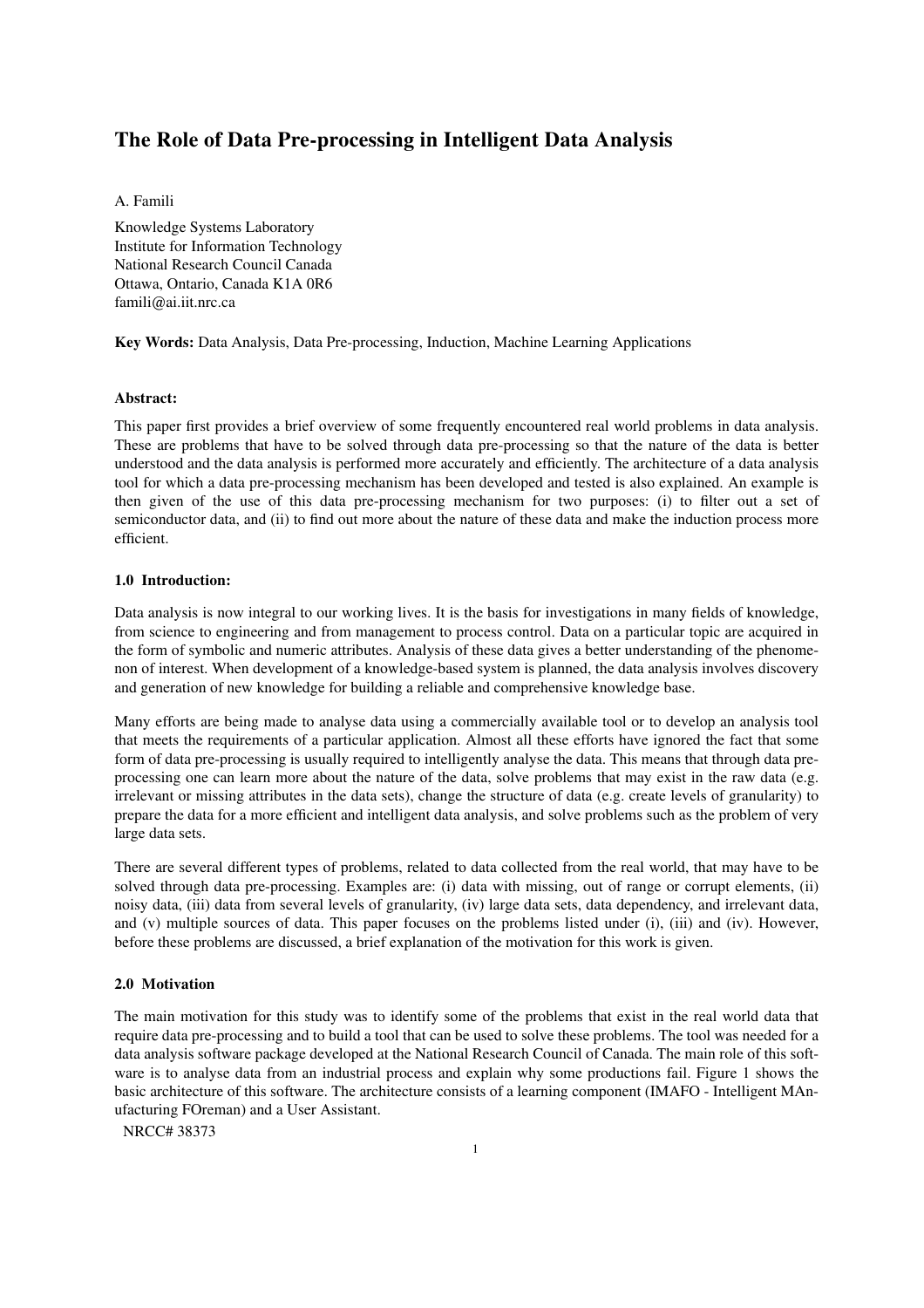

The learning component is a variation of Quinlan's ID3 algorithm [Quinlan 89, Famili and Turney, 91]. Its main function is to analyse the data collected from a process and to search for descriptions of unsuccessful productions as defined by the user. A data analysis application is set up through a template in which data format, the type of problems for which the data is analysed, and the variables to be used during the analysis are the main settings to be done by a user. IMAFO then analyses the data during which it builds a decision tree for each problem, prunes the tree, and converts it to a set of rules that explain the problem [Famili and Turney, 91; Famili et al., 95].

However, a User Assistant module was designed and implemented to provide support for easy and efficient use of this software. The User Assistant (see Figure 1) has two main functions: (i) data pre-processing, to filter the corrupt and out-of-range data and to help users to understand the nature of the data by identifying the principle components, (ii) rule post-processing, to filter out irrelevant and unreliable rules and to summarize the results of data analysis. The data analyzed are in the form of attribute vectors of the numeric or symbolic types, representing different aspects of a production environment (e.g. process variables). Table 1 shows an example of a decision tree generated for one problem that has been converted to a form that is easily understood by process engineers. The information in this rule consists of:

- the names of the independent variables that influence the process (variables selected for the nodes of the decision tree, i.e.,  $p114$ ,  $p8$  and  $p42$ ),
- the particular threshold below or above which the problem may exist,
- the coverage and error rate that represent the reliability of the relationship.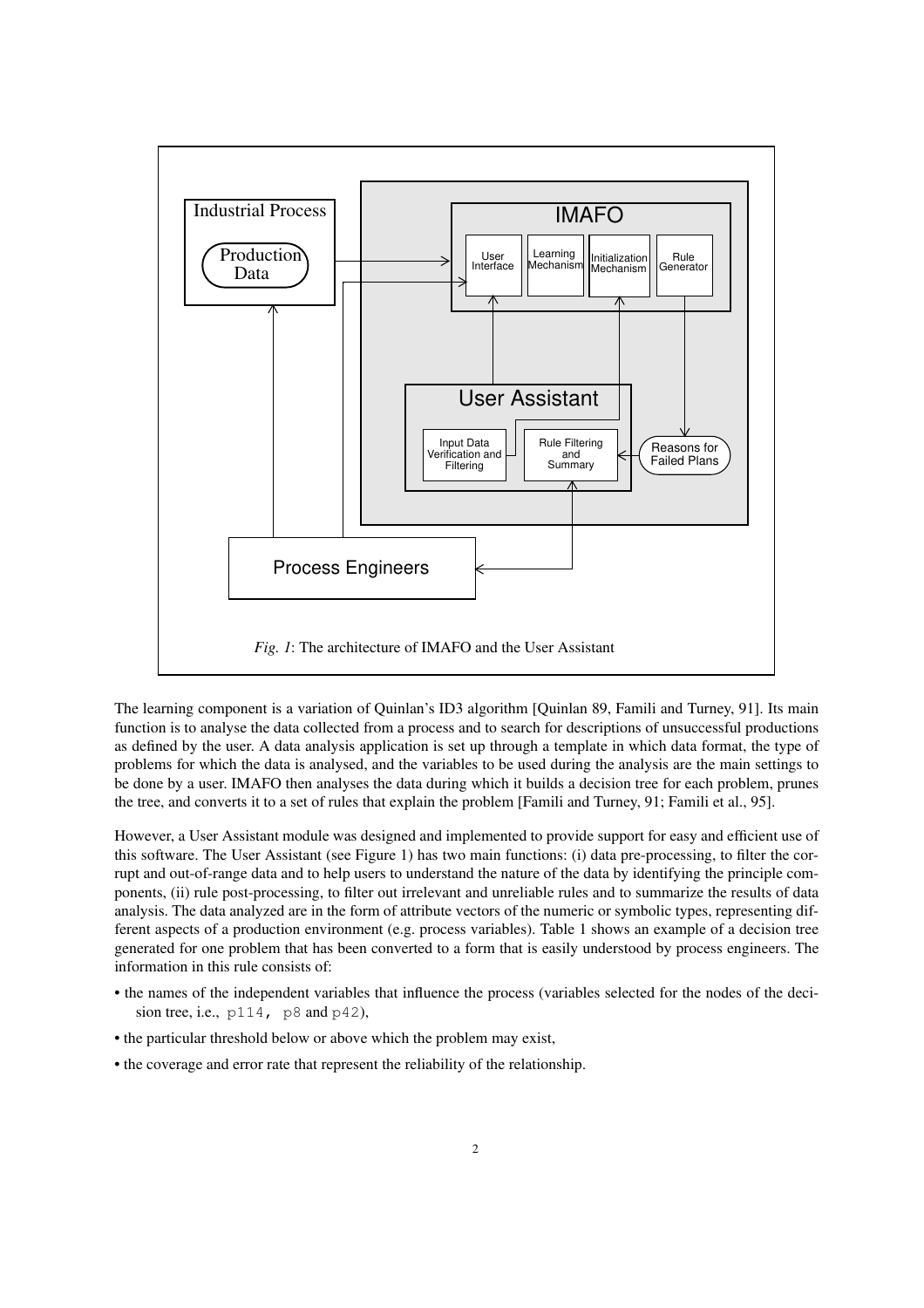```
Table 1: An example of the output
Problem Name: gdl80
===================
Problem Definition: gd is less than 80
Unable to use 0.0 % (0 out of 332) records.
Problem occurs in 63.0 % (209 out of 332) records.
Rule 1:
   ...<br>Variable 1: p114 is less than 16.65
                       Variable
       r squared 0.4
      Coverage 78.1%
      Error Rate 10.9%
       Quality 7.2
    Variable 2: p8 is greater than 819.85
                       Variable Cumulative Interaction
       r squared 0.3 0.4
      Coverage 76.2% 71.4%
      Error Rate 13.0% 2.6%
       Quality 6.9 7.3
    Variable 3: p42 is less than 3.85
                      Variable Cumulative Interaction
       r squared 0.2 0.5
      Coverage 96.2% 71.4%
      Error Rate 28.9% 1.3%
       Quality 6.8 7.4
```
#### **3.0 The Approach**

There are many types of data pre-processing techniques that can be applied to the data to make data analysis more efficient and intelligent. Some of these techniques are related to problems in the data. Examples are: noise modelling, data filtering, and selection/sampling to identify important data. Other techniques are chosen simply to provide a more intelligent data analysis. Examples of these techniques are: data transformation, similitude modelling, and principle components analysis.

The main goal of data pre-processing is to help process engineers to learn more about the data and to properly set up the data analysis application. Our approach was to target on three problems: (i) corrupt data, (ii) out-of-range data, and (iii) principle components analysis. All three involve pre-processing to assist in better understanding and more meaningful analysis of the data. Since the induction mechanism (IMAFO) is building a decision tree, corrupt and out-of-range data may cause the following problems: (i) the selection of a test to partition the data set would require comparison of tests based on the assumptions that all values of all attributes are available and they are correct, and (ii) the selection of a test may not be valid if a large amount of data consists of outliers.

Principle components analysis, however, involves checking the linear dependency among independent variables in a set of data attributes. Correlation checking is performed in the entire data set. The correlation ratios between any pair of independent variables are then used to focus on principle components by eliminating certain variables from the entire measurement space. Since inductive algorithms are computationally expensive, any simplification in the form of selection of relevant attributes will speed up the data analysis. Following are the concepts that we have designed and implemented as part of the pre-processing mechanism.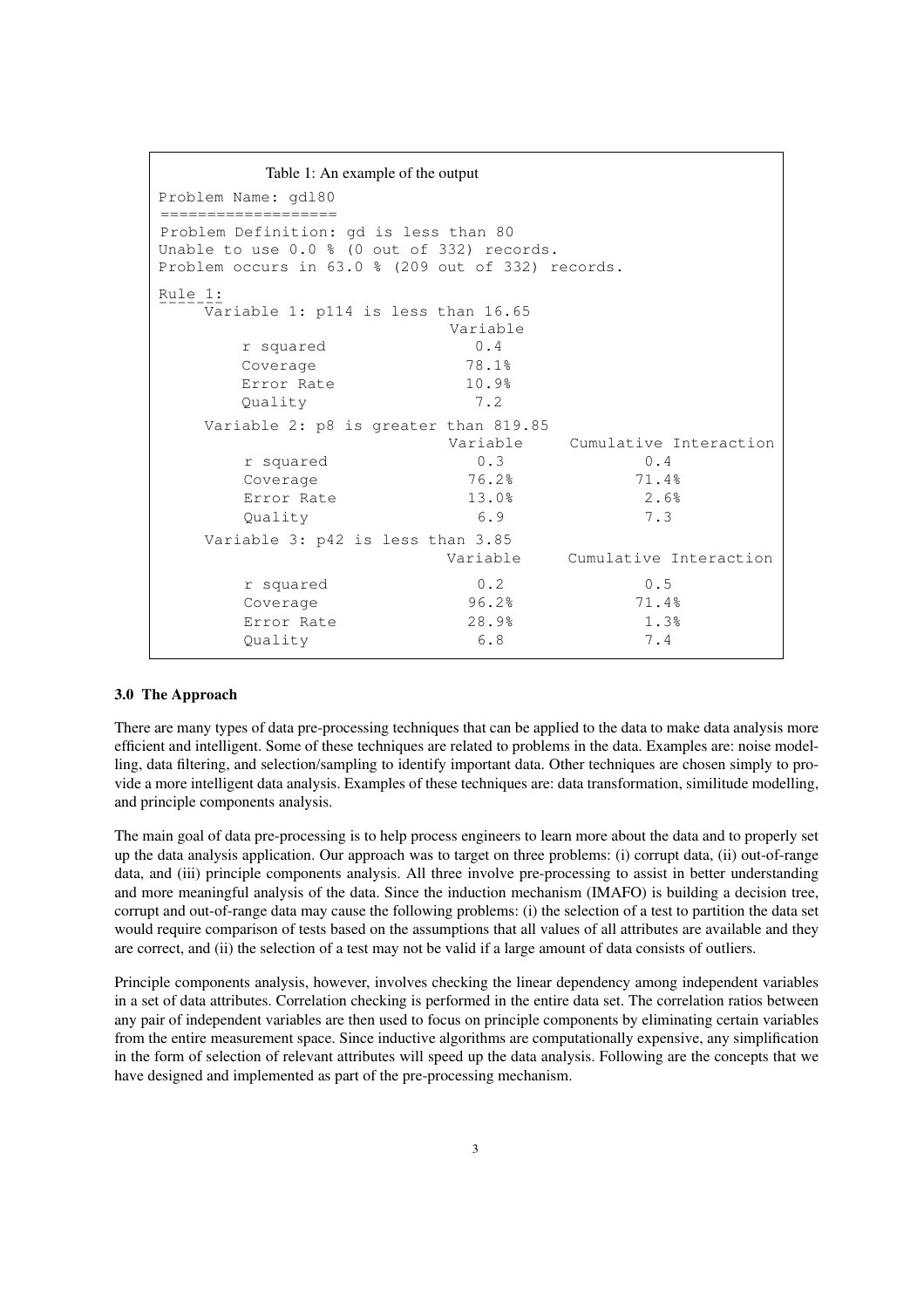Before the data are analyzed, on a given data file: (i) The length of each record is checked and records with too few or too many attribute values than defined in the application are eliminated, (ii) Each value of each attribute vector is also checked for improper type. For example, if the attribute vector is defined as a timestamp and the attribute value is real, the user is informed. (iii) Each value of each attribute vector is then checked for out-ofrange data. This is especially important if the process engineers have different goals in each process (regulations and quality control standards). Facilities have been designed for importing or generating range files for a particular application. Typical information in a range file consists of the upper and lower range for the attributes of interest. At the end of the error checking, a secondary data file can be generated that would contain clean data. No mechanism has yet been developed to replace the missing, corrupt, or out-of-range data attributes with other values (e.g. average of the remaining values in the attribute vector). (iv) Once a clean data file is generated, the linear dependency between independent attributes can be checked. As part of the correlation checking mechanism, we have developed facilities that allow the user to look at the correlation between any pair of independent variables and, if desired, eliminate certain attributes from the analysis. In the presence of noisy data, a large number of irrelevant and linearly dependent attributes (that otherwise should be eliminated) can produce complex decision trees, requiring efficient pruning methods or some node quality and tree size control mechanisms.

The following equation was used to investigate the collinearity between two variables (U and W) in a multidimensional space (Draper and Smith, 81) that consists of *i* numeric attributes:

$$
r_{UW} = \frac{\Sigma (Ui - U) (Wi - W)}{\left\{ \Sigma (Ui - U)^2 \right\}^{\frac{1}{2}} \left\{ \Sigma (Wi - W)^2 \right\}^{\frac{1}{2}}}
$$
(1)

The results of correlation checking are presented to the user as follows: for every independent variable, the correlation ratio between it and all other variables is listed. The user can then decide, in each pair, which of the two highly correlated variables (e.g.  $r_{uw}$  = 0.95) can be eliminated from the analysis. A variable eliminated from the analysis, will no longer be available as a dimension of measurement space during the analysis. The elimination will be automatically applied to all problem definitions. Section 4 includes experiments related to the use of all the mechanisms that we have developed as part of the pre-processing facilities.

#### **4.0 Results from a Real World Application**

The data pre-processing mechanism has been tested and evaluated in several real world applications. In one application, reported here, two data sets collected from a semiconductor manufacturing operation, each consisting of data for 79 attributes and 150 records, were used. The following experiments were performed to evaluate the performance of our mechanism:

• Each data set was first checked for missing, corrupt and out-of-range data. Table 2 shows a summary of the results of error checking for one of the data sets.

This summary shows that 41 records in this data set contained one or more errors of any type. The corrected data file would therefore have 107 records for analysis. In addition to the above information, the user can retrieve the description of the names of the attributes that contained the errors. This would help them to trace the cause of the errors (e.g. sensor faults, improper conversion, etc.). Detection and elimination of the errors before data analysis helps in having an unbiased analysis and a more reliable set of results. No mechanism has yet been developed to replace the missing, corrupt, or out-of-range data attributes with other values (e.g. average of the remaining values in the attribute vector).

• The corrected data sets were then checked for correlations between the independent variables. Table 3 shows the results of correlation checking performed on one of the data files.